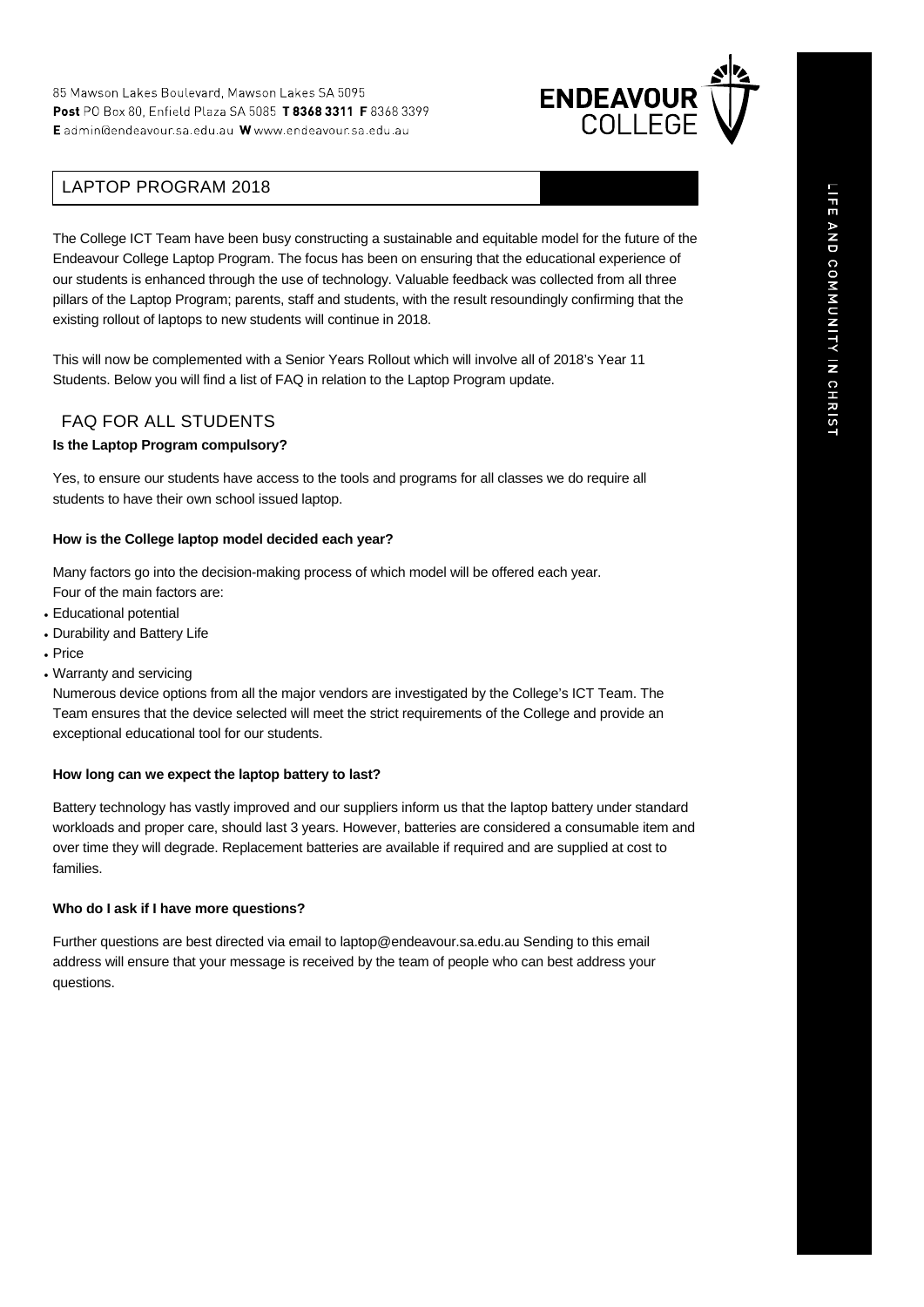# LIFE AND COMMUNITY IN CHRIST

# FAQ FOR NEW STUDENTS

# **What is included in the laptop purchase?**

Laptops are supplied when your child first commences with us, regardless of which year level they enter. They will receive the laptop, power supply and laptop case. A limited insurance and standard warranty supported by the College and the product manufacturer are also included. Laptops will be connected to our wireless infrastructure, providing access to all of the College's web services. The majority of required software will be installed, though some specialist programs for particular subjects may require further licensing.

# **My child already has a laptop. Can we use that instead?**

Unfortunately not; all students will need to use a supplied College laptop. Our research, overwhelmingly points to a College supplied laptop as the best option overall. While the College understands that each family has unique needs, the uniformity of devices ensures that all students will receive the same high-level educational experience.

# **Who owns the laptop?**

Ultimately the laptop is owned by Endeavour College and ownership transfers to the students at the end of the warranty period, once the final instalment of the Laptop Program fees has been paid.

# **What happens to the laptop if we leave the school before the end of warranty period?**

Ownership of the laptop can be transferred to you upon full payment of any remaining Laptop Program fees.

# **How will my child get their laptop?**

If they are starting in 2018 as a Year 7, Year 8 or Year 11 Student, they will receive their laptop as part of the rollout of laptops. This will involve attendance at an "Out of the Box" night, where students will receive a new laptop and information about the Laptop Program.

For 2019 the rollouts will be at the beginning of Year 7, Year 10 and Year 11. For 2020 and beyond the rollouts will be at the beginning of Year 7 and Year 10.

If your child is either not starting at the beginning of the school year or, is not in a year level that has a College roll out, their circumstances will be dealt with individually, on a case by case basis. Generally, the options will likely include receiving a new laptop or receiving a refurbished model, if available, at a reduced cost.

# **Will my child have the same laptop for their entire time at Endeavour College?**

We expect new laptops to have a useful lifetime of 3 years. This would mean that a student that receives a laptop in Year 7, or a refurbished laptop in Year 8 or 9, will likely require a replacement in Year 10, with the second laptop seeing them through to the end of Year 12.

We do understand that some students take exceptional care of their laptops and as such may have a useful lifetime beyond 3 years. If a family chooses to continue to use the laptop beyond 3 years (or the warranty period), the College is happy to support the laptop whilst it remains in good, useable condition. It is important to realise that once the laptop is out of warranty, all hardware repairs will attract a cost, which will be billed to the families account.